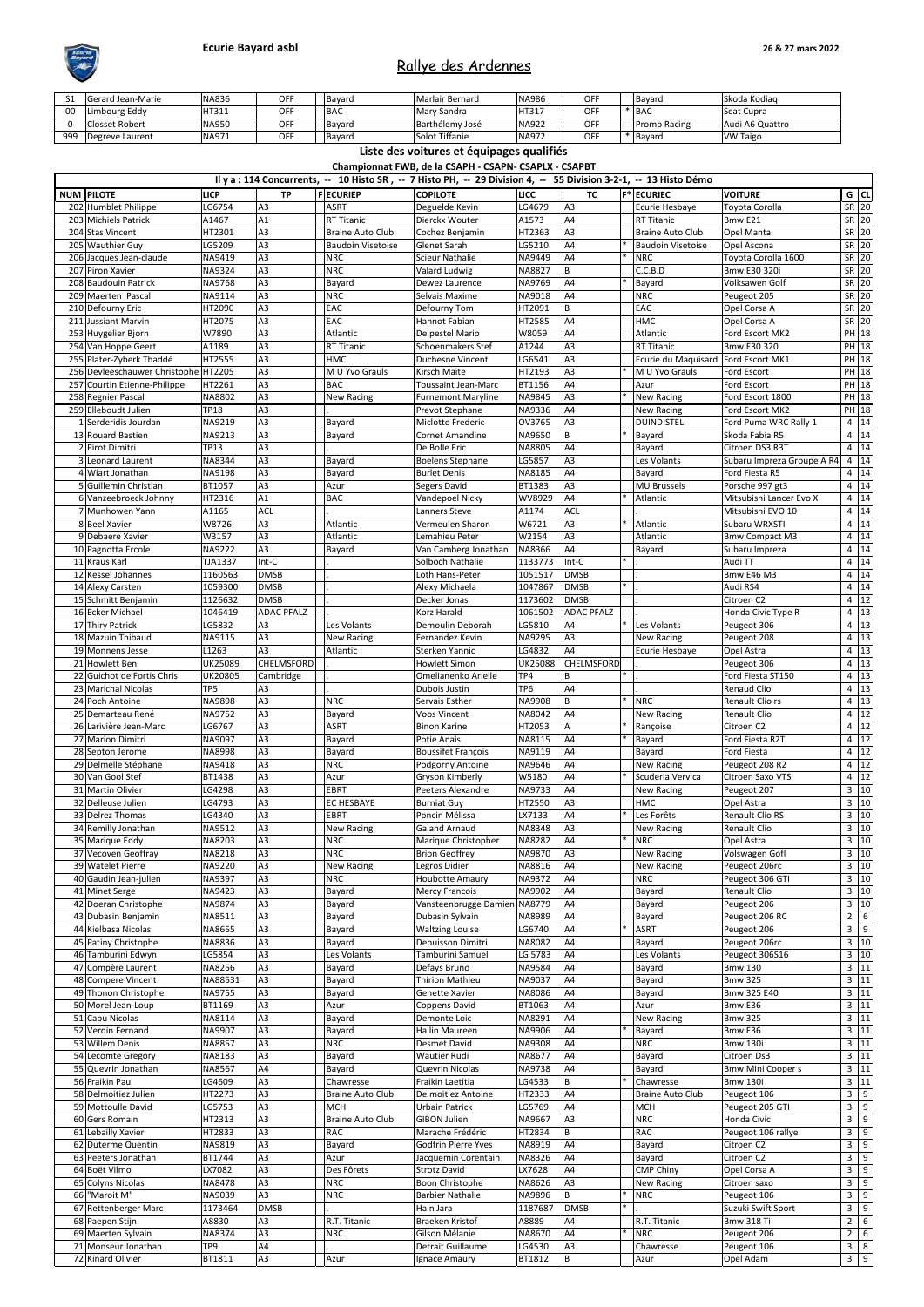| <b>NUM PILOTE</b>       | <b>LICP</b>     | <b>TP</b>      | <b>FECURIEP</b>         | <b>COPILOTE</b>        | LICC            | <b>TC</b>      | $F^*$ ECURIEC                       | <b>VOITURE</b>        |                | $G$ CL                  |
|-------------------------|-----------------|----------------|-------------------------|------------------------|-----------------|----------------|-------------------------------------|-----------------------|----------------|-------------------------|
| 73 Orban Emilien        | NA8068          | A4             | <b>RRC Mosan</b>        | <b>Wilmet Manon</b>    | NA9893          | <b>B</b>       | Bayard                              | Peugeot 106           | $\overline{3}$ | $\,8\,$                 |
| 74 Petit Augustin       | NA9279          | A3             | Bayard                  | <b>Wilmet Emmanuel</b> | NA9224          | A <sub>3</sub> | Bayard                              | Peugeot 106           | $\overline{2}$ | $\overline{5}$          |
| 75 Macors Arnaud        | <b>TP15</b>     | A4             |                         | Maranzan Frédéric      | NA9823          | A3             | Bayard                              | Peugeot 106           | $\overline{2}$ | $\overline{\mathbf{5}}$ |
| 76 De Vlieghere Michel  | NA8546          | A4             | Bayard                  | Pirson Thierry         | NA9272          | A4             | Bayard                              | Honda Civic           | $\overline{2}$ | $\overline{5}$          |
| 77 Dethise Jonathan     | NA8369          | A4             | Bayard                  | Simon Gille            | NA9290          | A4             | Bayard                              | Peugeot 206           | $2^{\circ}$    | $\overline{5}$          |
| 78 Cunin Sylvain        | NA8495          | A3             | <b>New Racing</b>       | Copinne Simon          | NA9899          | A4             | <b>New Racing</b>                   | Peugeot 106           | $\overline{2}$ | $\overline{5}$          |
| 79 Deconinck Gregory    | WV5026          | A3             | Scuderia Vervica        | <b>Descamps Dieter</b> | NA9354          | A4             | Bayard                              | Peugeot 106           | $\overline{2}$ | $\overline{\mathbf{5}}$ |
| 80 Lenoir Alexandre     | NA8937          | A4             | Bayard                  | Frères Renaud          | NA9046          | A4             | Bayard                              | Peugeot 106           | $2^{\circ}$    | 5                       |
| 81 Mallien Jonathan     | NA9282          | A4             | Bayard                  | <b>Cunin Olivier</b>   | NA9260          | A4             | <b>New Racing</b>                   | Peugeot 106           | $\overline{2}$ | $\overline{5}$          |
| 83 Michaux Quentin      | LG5732          | A3             | <b>MCH</b>              | Dethier Loïc           | LG5604          | A4             | Marchin Auto Club                   | Peugeot 106 GTI       | $2^{\circ}$    | 5                       |
| 84 Maroit Tom           | NA9926          | A <sub>4</sub> | <b>NRC</b>              | Simon Magali           | NA9796          | A4             | <b>NRC</b>                          | <b>Citroen SAXO</b>   | $\overline{2}$ | $\overline{5}$          |
| 85 Lalouette Pascal     | 275135          | <b>FFSA</b>    | <b>ARDENNES</b>         | Deval Ludovic          | HT2557          | A4             | <b>HMC</b>                          | <b>Citroen Saxo</b>   | $\overline{2}$ | 5                       |
| 86 Lefevre Julien       | NA9846          | A4             | <b>New Racing</b>       | Renkin Michael         | NA9390          | A4             | <b>New Racing</b>                   | <b>Renault Twingo</b> | $2^{\circ}$    | $\overline{5}$          |
| 87 Hastir Maxime        | NA9997          | A3             | Bayard                  | Lemmens Audrey         | LG6869          | A4             | <b>ASRT</b>                         | Peugeot 206           | $\overline{2}$ | 5                       |
| 88 Bauraing Jean        | NA9028          | A3             | <b>NRC</b>              | Bouché Etienne         | NA8161          | A4             | Bayard                              | Toyota Corolla        | $\overline{2}$ |                         |
| 89 Cleda Bruno          | <b>NA8125</b>   | A4             | Bayard                  | Cleda Florian          | NA8126          | A4             | Bayard                              | Peugeot 106           | $2^{\circ}$    | $\overline{4}$          |
| 90 Tieleman Thomas      | HT2463          | A4             | <b>Bomeree MC</b>       | Glinne Arnaud          | HT2431          | A <sub>4</sub> | Bomeree Motor Club Citroen Saxo vts |                       | $\overline{2}$ | $\overline{4}$          |
| 301 Maree Jean-Pierre   | NA9869          | A4             | <b>New Racing</b>       | <b>Herman Maurine</b>  | TP8             |                |                                     | Porsche 944           | H              | D                       |
| 302 Michaux Nadine      | NA 8382         | A4             | <b>New Racing</b>       | Denys Frederic         | NA8840          | A4             | <b>New Racing</b>                   | Ford Escort MK1       | H              | D                       |
| 303 Loquet Stephane     | HT2567          |                | <b>HMC</b>              | <b>Windal Patricia</b> | HT2568          |                | <b>HMC</b>                          | Ford Escort MK1       | H              | D                       |
| 304 Colicis Olivier     | TP3             |                |                         | <b>Hardy Cyril</b>     | <b>TP19</b>     |                | M U Yvo Grauls                      | <b>Bmw 320i</b>       | H              | D                       |
| 305 Lambreck Pascal     | NA9962          |                | <b>Condroz Namurois</b> | Debrulle Etienne       | NA9378          |                | <b>Condroz Namurois</b>             | Bmw E30               | H              | D                       |
| 306 Van eeckhout Ludwig | NA8658          |                | <b>Condroz Namurois</b> | De Waele Jérome        | TP7             |                |                                     | Bmw 320i              | H              | D                       |
| 307 Shoonenburg Mitko   | NA4830          |                | <b>HMC</b>              | <b>Bohy Marvin</b>     | BT4829          |                | <b>HMC</b>                          | <b>Opel Kadett</b>    | H              | D                       |
| 308 Berger Michaël      | HT2609          |                | <b>HMC</b>              | Delcourt Christophe    | HT2537          |                | <b>HMC</b>                          | Opel Kadett D GTE     | H              | D                       |
| 309 Hincourt Philippe   | TP1             |                |                         | <b>Hincourt Luc</b>    | TP <sub>2</sub> |                |                                     | Toyota Célica         | H              | D                       |
| 310 Jussiant Ronald     | HT2124          |                | EAC                     | <b>Chupin Severine</b> | HT2123          |                | EAC                                 | Vauxhall Chevette     | H              | D                       |
| 311 Pierard Franck      | NA9564          |                | Bayard                  | Dock André             | NA8379          |                | Bayard                              | Mazda 323             | H              | D                       |
| 312 Pieret Stéphane     | <b>TP10</b>     |                |                         | <b>Denison Tanguy</b>  | <b>TP11</b>     |                |                                     | Autobianchi A112      |                | $H$ D                   |
| 313 Gerard Julien       | T <sub>16</sub> |                |                         | <b>Bison Bison</b>     | <b>TP17</b>     |                |                                     | Mini Cooper           |                | H   D                   |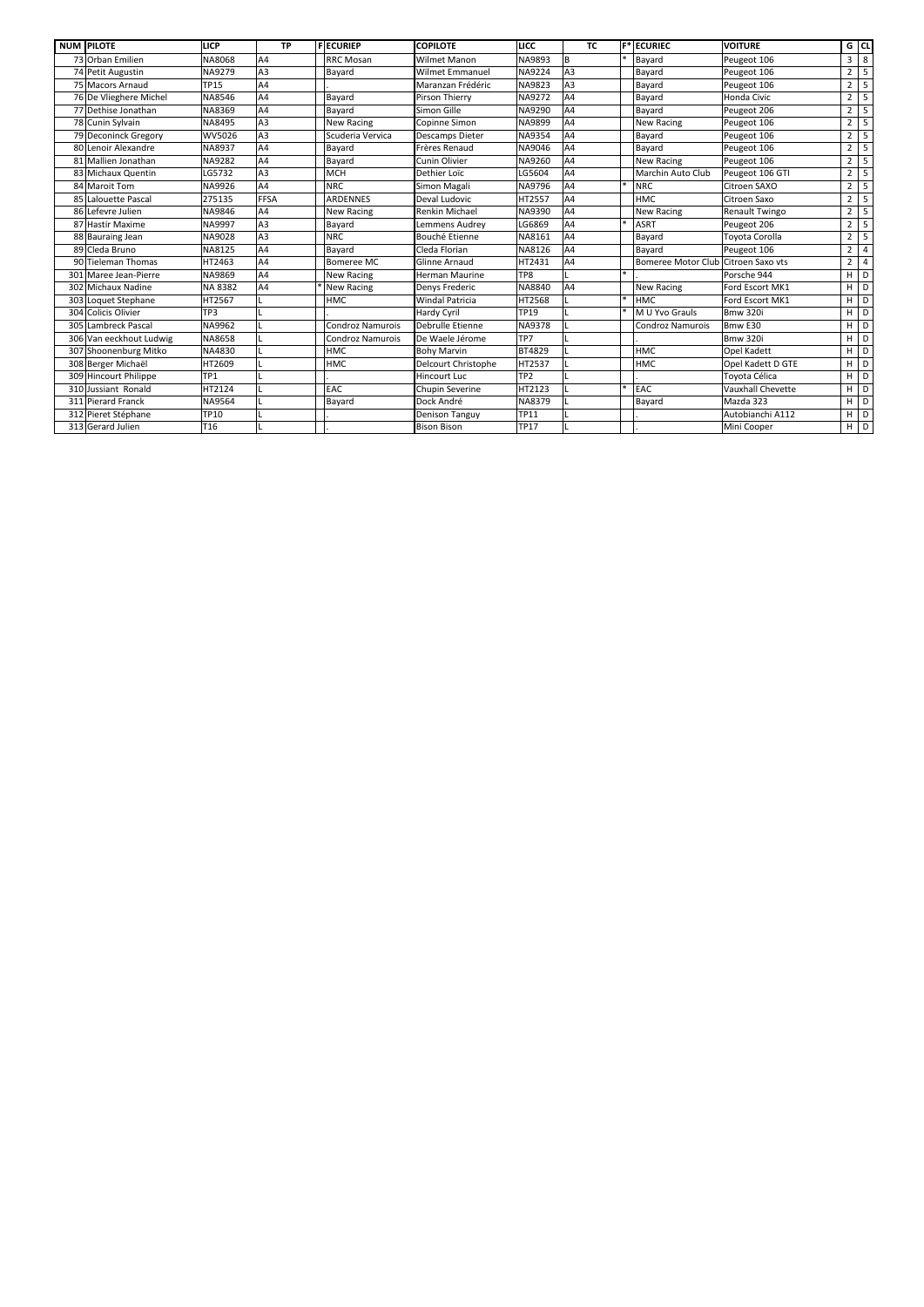#### **Rallye des Ardennes Ecurie Bayard Championnats FWB & CSAP Namur - Brabant - Luxembourg**

|                | <b>D4 - Classification Unofficial</b>                                                                                                        |                         |                           |                   |                           |          |                            |         |        |  |  |  |  |  |
|----------------|----------------------------------------------------------------------------------------------------------------------------------------------|-------------------------|---------------------------|-------------------|---------------------------|----------|----------------------------|---------|--------|--|--|--|--|--|
|                | <b>D4 - Classement Officieux</b>                                                                                                             |                         |                           |                   |                           |          |                            |         |        |  |  |  |  |  |
|                | After ES / SS: 12 - Custinne(5.66 km)                                                                                                        |                         |                           |                   |                           |          |                            |         |        |  |  |  |  |  |
| Pos            | No                                                                                                                                           | Pilote                  | Co-Pilote                 | Licence           | Ecurie                    | ID-CI    | Marque                     | Temps   | D.Prem |  |  |  |  |  |
|                |                                                                                                                                              | Serderidis Jourdan      | Miclotte Frederic         | NA9219 / OV3765   | Bayard / DUINDISTEL       | $4 - 14$ | Ford Puma WRC Rall 1:10:16 |         |        |  |  |  |  |  |
| 2              | 13                                                                                                                                           | <b>Rouard Bastien</b>   | Cornet Amandine           | NA9213 / NA9650   | Bayard / Bayard           | $4 - 14$ | Skoda Fabia R5             | 1:12:04 | 1:48   |  |  |  |  |  |
| 3              | 5:27<br>$4 - 14$<br>1:15:43<br>Ford Fiesta R5<br>4<br>Wiart Jonathan<br><b>Burlet Denis</b><br>NA9198 / NA8185<br>Bayard / Bayard            |                         |                           |                   |                           |          |                            |         |        |  |  |  |  |  |
| 4              | Mitsubishi Lancer Evo 1:15:50<br>5:34<br>6<br>Vanzeebroeck Johnny<br>Vandepoel Nicky<br>$4 - 14$<br>HT2316 / WV8929<br>BAC / Atlantic        |                         |                           |                   |                           |          |                            |         |        |  |  |  |  |  |
| 5              | 17<br>6:06<br>$4 - 13$<br>1:16:22<br><b>Thiry Patrick</b><br>Demoulin Deborah<br>Peugeot 306<br>LG5832 / LG5810<br>Les Volants / Les Volants |                         |                           |                   |                           |          |                            |         |        |  |  |  |  |  |
| 6              |                                                                                                                                              | Munhowen Yann           | Lanners Steve             | A1165 / A1174     | $\prime$ .                | $4 - 14$ | Mitsubishi EVO 10          | 1:16:23 | 6:07   |  |  |  |  |  |
| $\overline{7}$ | 18                                                                                                                                           | Mazuin Thibaud          | Fernandez Kevin           | NA9115 / NA9295   | New Racing / New Racing   | $4 - 13$ | Peugeot 208                | 1:17:00 | 6:44   |  |  |  |  |  |
| 8              | 29                                                                                                                                           | Delmelle Stéphane       | Podgorny Antoine          | NA9418 / NA9646   | NRC / New Racing          | $4 - 12$ | Peugeot 208 R2             | 1:19:56 | 9:40   |  |  |  |  |  |
| 9              | 3                                                                                                                                            | Leonard Laurent         | Boelens Stephane          | NA8344 / LG5857   | Bayard / Les Volants      | $4 - 14$ | Subaru Impreza Grou        | 1:20:17 | 10:01  |  |  |  |  |  |
| 10             | 28                                                                                                                                           | Septon Jerome           | <b>Boussifet Francois</b> | NA8998 / NA9119   | Bayard / Bayard           | $4 - 12$ | <b>Ford Fiesta</b>         | 1:21:19 | 11:03  |  |  |  |  |  |
| 11             | 5                                                                                                                                            | Guillemin Christian     | Segers David              | BT1057 / BT1383   | Azur / MU Brussels        | $4 - 14$ | Porsche 997 gt3            | 1:23:00 | 12:44  |  |  |  |  |  |
| 12             | 24                                                                                                                                           | Poch Antoine            | Servais Esther            | NA9898 / NA9908   | NRC / NRC                 | $4 - 13$ | Renault Clio rs            | 1:24:08 | 13:52  |  |  |  |  |  |
| 13             | 14                                                                                                                                           | Alexy Carsten           | Alexy Michaela            | 1059300 / 1047867 |                           | $4 - 14$ | Audi RS4                   | 1:24:21 | 14:05  |  |  |  |  |  |
| 14             | 19                                                                                                                                           | Monnens Jesse           | Sterken Yannic            | 1263 / LG4832     | Atlantic / Ecurie Hesbaye | $4 - 13$ | Opel Astra                 | 1:27:21 | 17:05  |  |  |  |  |  |
| 15             | 23                                                                                                                                           | <b>Marichal Nicolas</b> | Dubois Justin             | <b>TP5 / TP6</b>  |                           | $4 - 13$ | Renaud Clio                | 1:28:36 | 18:20  |  |  |  |  |  |
| 16             | 26<br>1:29:00<br>Citroen C2<br>18:44<br>Larivière Jean-Marc<br><b>Binon Karine</b><br>$4 - 12$<br>LG6767 / HT2053<br>ASRT / Rancoise         |                         |                           |                   |                           |          |                            |         |        |  |  |  |  |  |
| 17             | 25                                                                                                                                           | Demarteau René          | Voos Vincent              | NA9752 / NA8042   | Bayard / New Racing       | $4 - 12$ | <b>Renault Clio</b>        | 1:32:19 | 22:03  |  |  |  |  |  |
| 18             | 22                                                                                                                                           | Guichot de Fortis Chris | Omelianenko Arielle       | UK20805 / TP4     | $\prime$ .                | $4 - 13$ | Ford Fiesta ST150          | 1:36:38 | 26:22  |  |  |  |  |  |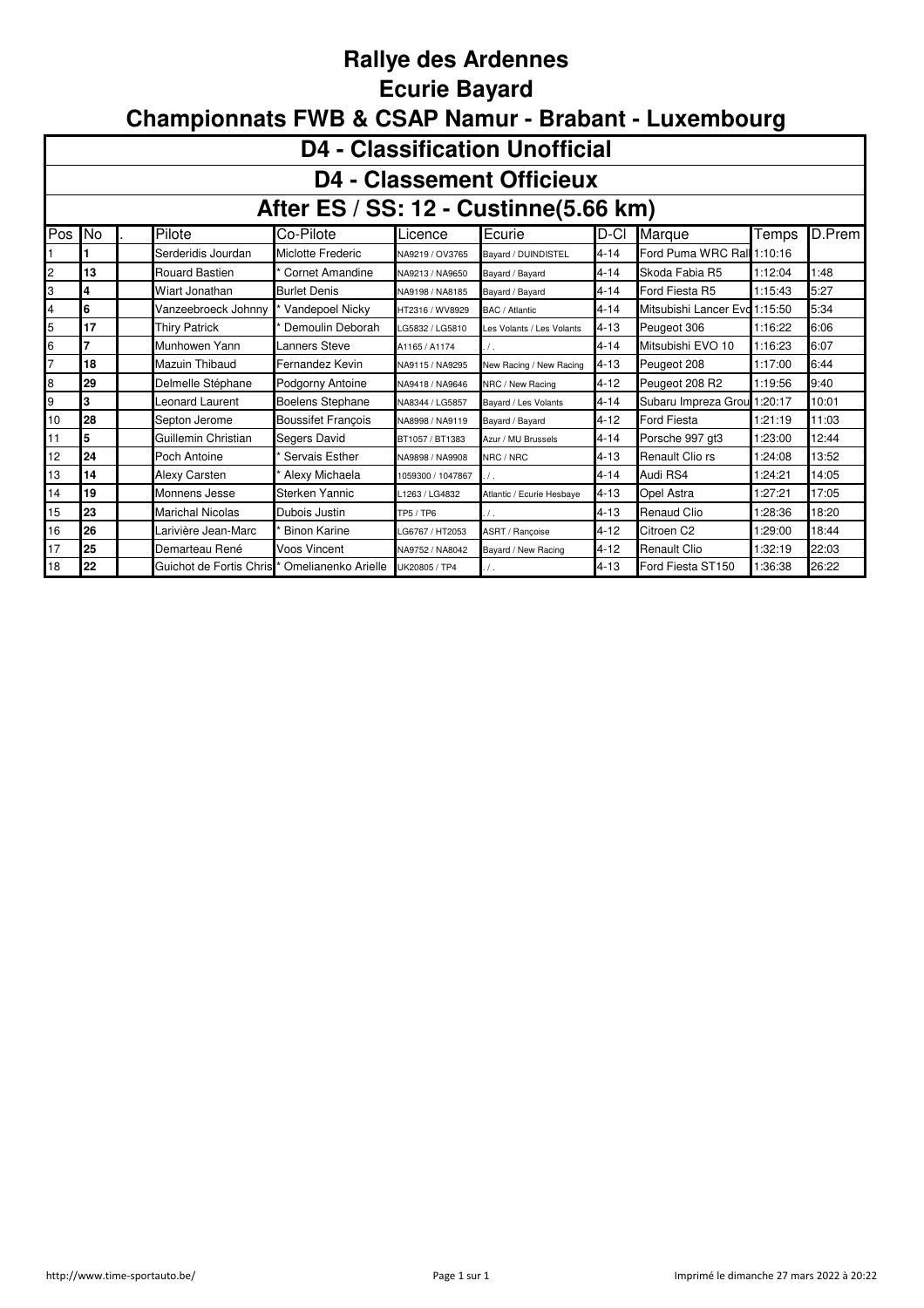#### **Rallye des Ardennes Ecurie Bayard**

| D1-D2-D3 - Classification Unofficial  |                                                                                                                                         |                      |                        |                   |                         |          |                       |         |        |  |  |  |  |  |
|---------------------------------------|-----------------------------------------------------------------------------------------------------------------------------------------|----------------------|------------------------|-------------------|-------------------------|----------|-----------------------|---------|--------|--|--|--|--|--|
|                                       | D1-D2-D3 - Classement Officieux                                                                                                         |                      |                        |                   |                         |          |                       |         |        |  |  |  |  |  |
| After ES / SS: 12 - Custinne(5.66 km) |                                                                                                                                         |                      |                        |                   |                         |          |                       |         |        |  |  |  |  |  |
| Pos                                   | No                                                                                                                                      | Pilote               | Co-Pilote              | Licence           | Ecurie                  | D-Cl     | Marque                | Temps   | D.Prem |  |  |  |  |  |
|                                       | 35                                                                                                                                      | Marique Eddy         | Marique Christopher    | NA8203 / NA8282   | NRC / NRC               | $3 - 10$ | Opel Astra            | 1:20:09 |        |  |  |  |  |  |
| $\overline{c}$                        | 40                                                                                                                                      | Gaudin Jean-julien   | <b>Houbotte Amaury</b> | NA9397 / NA9372   | NRC / NRC               | $3 - 10$ | Peugeot 306 GTI       | 1:20:53 | 44     |  |  |  |  |  |
| 3                                     | 53                                                                                                                                      | <b>Willem Denis</b>  | Desmet David           | NA8857 / NA9308   | NRC / NRC               | $3 - 11$ | <b>Bmw 130i</b>       | 1:22:47 | 2:38   |  |  |  |  |  |
| 4                                     | 50<br>$3 - 11$<br>3:19<br>Bmw <sub>E36</sub><br>Morel Jean-Loup<br>Coppens David<br>1:23:28<br>BT1169 / BT1063<br>Azur / Azur           |                      |                        |                   |                         |          |                       |         |        |  |  |  |  |  |
| 5                                     | 37<br>Vecoven Geoffray<br>$3 - 10$<br>Volswagen Gofl<br>4:18<br><b>Brion Geoffrey</b><br>1:24:27<br>NA8218 / NA9870<br>NRC / New Racing |                      |                        |                   |                         |          |                       |         |        |  |  |  |  |  |
| 6                                     | $2 - 6$<br>4:22<br>43<br>Dubasin Benjamin<br>Peugeot 206 RC<br>1:24:31<br>Dubasin Sylvain<br>NA8511 / NA8989<br>Bayard / Bayard         |                      |                        |                   |                         |          |                       |         |        |  |  |  |  |  |
| $\overline{7}$                        | $2 - 5$<br>83<br>7:01<br>Michaux Quentin<br>Dethier Loïc<br>Peugeot 106 GTI<br>1:27:10<br>G5732 / LG5604<br>MCH / Marchin Auto Club     |                      |                        |                   |                         |          |                       |         |        |  |  |  |  |  |
| 8                                     | $3 - 11$<br>7:01<br>51<br>1:27:10<br>Cabu Nicolas<br>Demonte Loic<br><b>Bmw 325</b><br>NA8114 / NA8291<br>Bavard / New Racing           |                      |                        |                   |                         |          |                       |         |        |  |  |  |  |  |
| 9                                     | 54                                                                                                                                      | Lecomte Gregory      | <b>Wautier Rudi</b>    | NA8183 / NA8677   | Bayard / Bayard         | $3 - 11$ | Citroen Ds3           | 1:27:43 | 7:34   |  |  |  |  |  |
| 10                                    | 67                                                                                                                                      | Rettenberger Marc    | Hain Jara              | 1173464 / 1187687 | $\prime$ .              | $3-9$    | Suzuki Swift Sport    | 1:29:09 | 9:00   |  |  |  |  |  |
| 11                                    | 61                                                                                                                                      | Lebailly Xavier      | Marache Frédéric       | HT2833 / HT2834   | RAC / RAC               | $3-9$    | Peugeot 106 rallye    | 1:29:31 | 9:22   |  |  |  |  |  |
| 12                                    | 77                                                                                                                                      | Dethise Jonathan     | Simon Gille            | NA8369 / NA9290   | Bayard / Bayard         | $2 - 5$  | Peugeot 206           | 1:30:32 | 10:23  |  |  |  |  |  |
| 13                                    | 87                                                                                                                                      | Hastir Maxime        | Lemmens Audrey         | NA9997 / LG6869   | Bayard / ASRT           | $2 - 5$  | Peugeot 206           | 1:31:37 | 11:28  |  |  |  |  |  |
| 14                                    | 74                                                                                                                                      | Petit Augustin       | <b>Wilmet Emmanuel</b> | NA9279 / NA9224   | Bayard / Bayard         | $2 - 5$  | Peugeot 106           | 1:32:46 | 12:37  |  |  |  |  |  |
| 15                                    | 73                                                                                                                                      | Orban Emilien        | <b>Wilmet Manon</b>    | NA8068 / NA9893   | RRC Mosan / Bayard      | $3 - 8$  | Peugeot 106           | 1:33:08 | 12:59  |  |  |  |  |  |
| 16                                    | 71                                                                                                                                      | Monseur Jonathan     | Detrait Guillaume      | TP9 / LG4530      | / Chawresse             | $3 - 8$  | Peugeot 106           | 1:34:53 | 14:44  |  |  |  |  |  |
| 17                                    | 69                                                                                                                                      | Maerten Sylvain      | Gilson Mélanie         | NA8374 / NA8670   | NRC / NRC               | $2 - 6$  | Peugeot 206           | 1:35:17 | 15:08  |  |  |  |  |  |
| 18                                    | 75                                                                                                                                      | <b>Macors Arnaud</b> | Maranzan Frédéric      | TP15 / NA9823     | Bayard                  | $2 - 5$  | Peugeot 106           | 1:36:38 | 16:29  |  |  |  |  |  |
| 19                                    | 80                                                                                                                                      | Lenoir Alexandre     | Frères Renaud          | NA8937 / NA9046   | Bayard / Bayard         | $2 - 5$  | Peugeot 106           | 1:36:44 | 16:35  |  |  |  |  |  |
| 20                                    | 86                                                                                                                                      | Lefevre Julien       | <b>Renkin Michael</b>  | NA9846 / NA9390   | New Racing / New Racing | $2 - 5$  | Renault Twingo        | 1:37:03 | 16:54  |  |  |  |  |  |
| 21                                    | 56                                                                                                                                      | Fraikin Paul         | Fraikin Laetitia       | G4609 / LG4533    | Chawresse / Chawresse   | $3 - 11$ | <b>Bmw 130i</b>       | 1:38:57 | 18:48  |  |  |  |  |  |
| 22                                    | 85                                                                                                                                      | Lalouette Pascal     | Deval Ludovic          | 275135 / HT2557   | ARDENNES / HMC          | $2 - 5$  | Citroen Saxo          | 1:42:24 | 22:15  |  |  |  |  |  |
| 23                                    | 88                                                                                                                                      | Bauraing Jean        | Bouché Etienne         | NA9028 / NA8161   | NRC / Bayard            | $2 - 5$  | <b>Toyota Corolla</b> | 1:44:25 | 24:16  |  |  |  |  |  |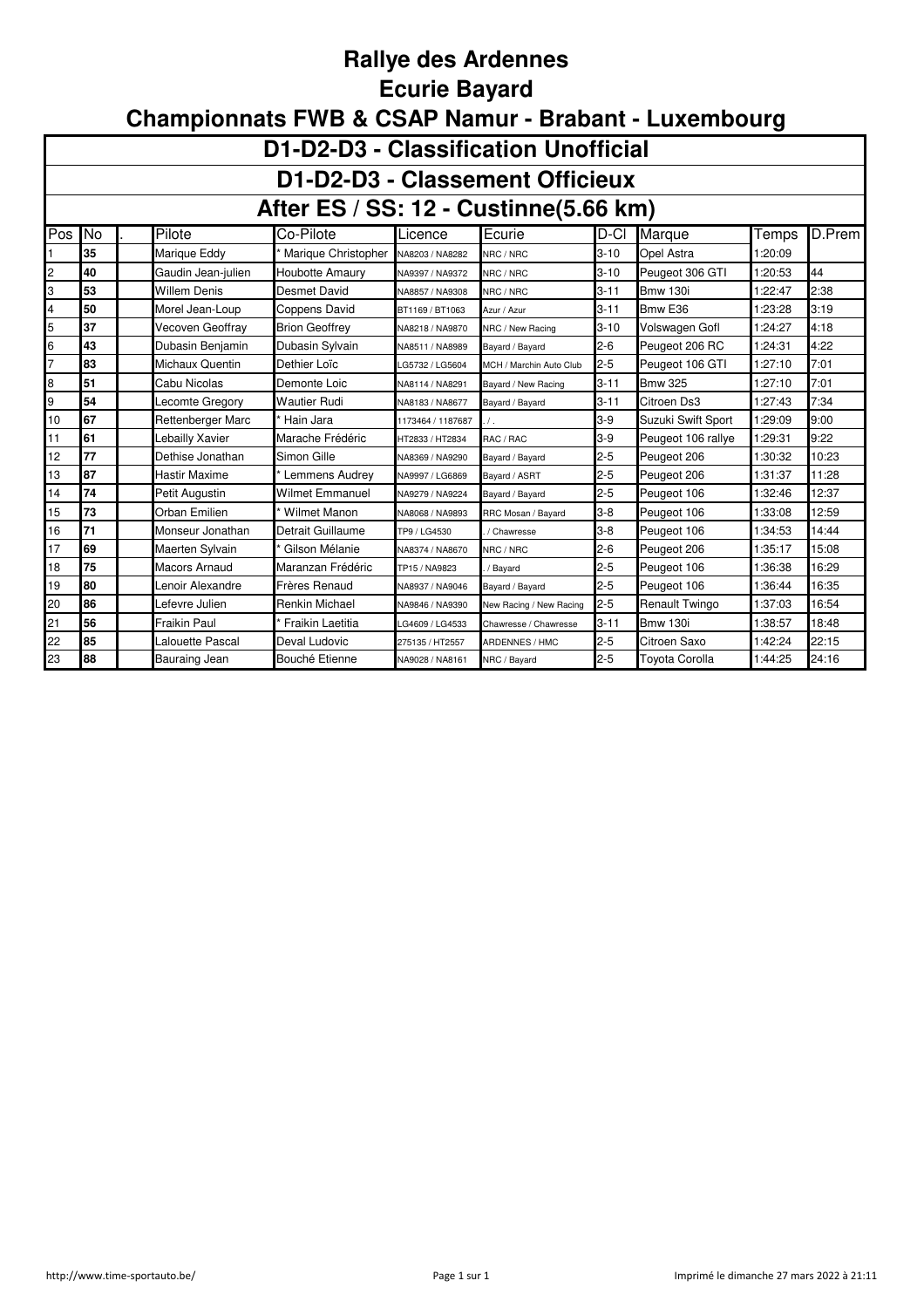#### **Rallye des Ardennes Ecurie Bayard Championnats FWB & CSAP Namur - Brabant - Luxembourg**

|        | <b>PH - Classification Unofficial</b>                                                                                       |  |                       |                           |                 |                                     |              |                   |         |        |  |  |  |  |
|--------|-----------------------------------------------------------------------------------------------------------------------------|--|-----------------------|---------------------------|-----------------|-------------------------------------|--------------|-------------------|---------|--------|--|--|--|--|
|        | <b>PH - Classement Officieux</b>                                                                                            |  |                       |                           |                 |                                     |              |                   |         |        |  |  |  |  |
|        | After ES / SS: 12 - Custinne(5.66 km)                                                                                       |  |                       |                           |                 |                                     |              |                   |         |        |  |  |  |  |
| Pos No |                                                                                                                             |  | Pilote                | Co-Pilote                 | Licence         | Ecurie                              | ID-CI        | Marque            | Temps   | D.Prem |  |  |  |  |
|        | 258                                                                                                                         |  | <b>Regnier Pascal</b> | <b>Furnemont Maryline</b> | NA8802 / NA9845 | New Racing / New Racing             | <b>PH-18</b> | Ford Escort 1800  | 1:22:48 |        |  |  |  |  |
| 2      | 259                                                                                                                         |  | Elleboudt Julien      | <b>Prevot Stephane</b>    | TP18 / NA9336   | / New Racing                        | <b>PH-18</b> | Ford Escort MK2   | 1:24:53 | 2:05   |  |  |  |  |
| IЗ     | 256                                                                                                                         |  | Devleeschauwer Christ | Kirsch Maite              | HT2205 / HT2193 | M U Yvo Grauls / M U Yvo Grau PH-18 |              | Ford Escort       | 1:26:24 | 3:36   |  |  |  |  |
| 4      | 257<br>Courtin Etienne-Philipp Toussaint Jean-Marc<br>PH-18 Ford Escort<br>1:30:58<br>8:10<br>HT2261 / BT1156<br>BAC / Azur |  |                       |                           |                 |                                     |              |                   |         |        |  |  |  |  |
| 5      | 254                                                                                                                         |  | Van Hoppe Geert       | Schoenmakers Stef         | A1189 / A1244   | RT Titanic / RT Titanic             |              | PH-18 Bmw E30 320 | 1:33:21 | 10:33  |  |  |  |  |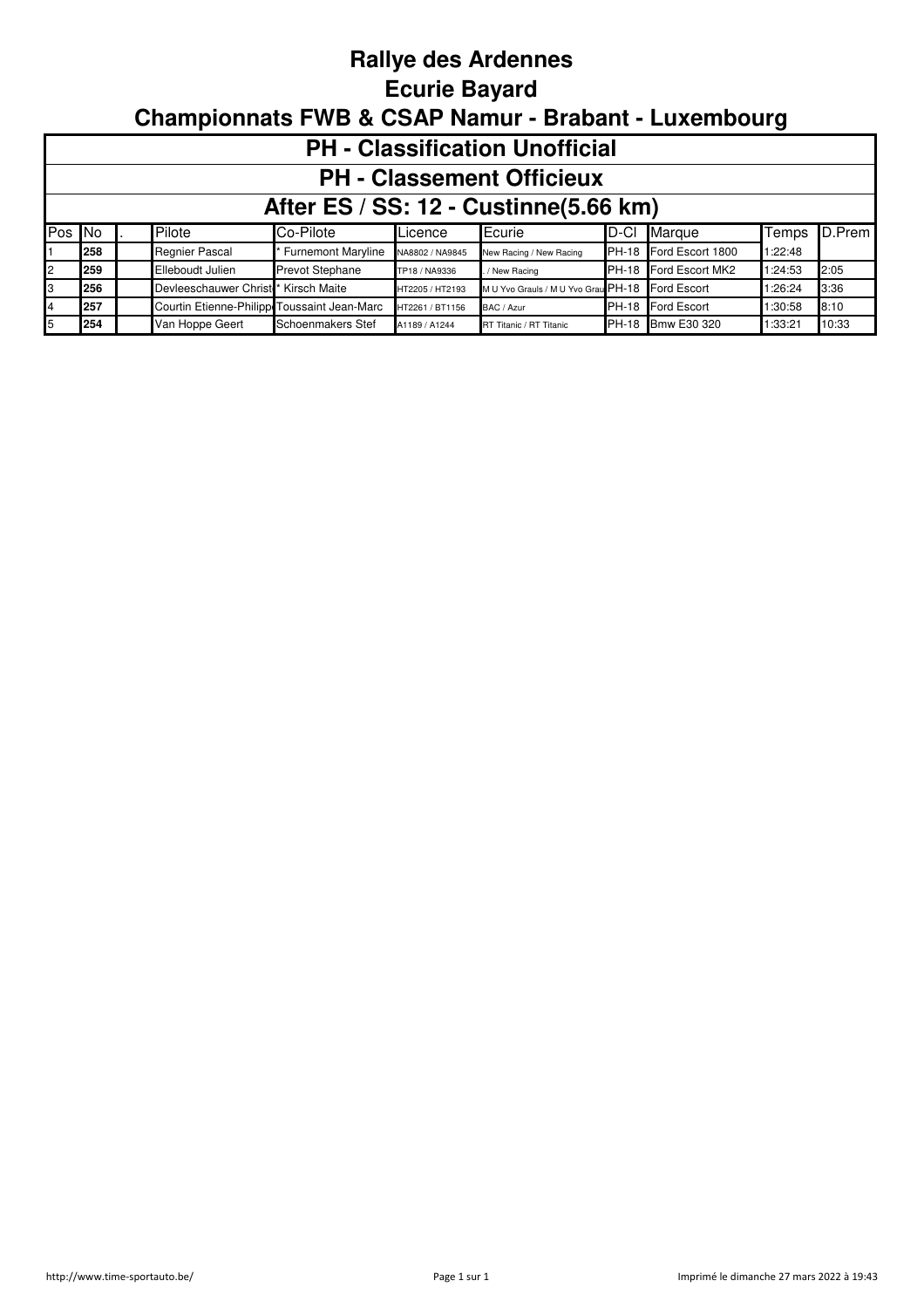## **Rallye des Ardennes Ecurie Bayard Championnats FWB & CSAP Namur - Brabant - Luxembourg**

|         | <b>SR</b> - Classification Unofficial |  |                         |                 |                 |                                             |              |                       |         |        |  |  |  |
|---------|---------------------------------------|--|-------------------------|-----------------|-----------------|---------------------------------------------|--------------|-----------------------|---------|--------|--|--|--|
|         | <b>SR</b> - Classement Officieux      |  |                         |                 |                 |                                             |              |                       |         |        |  |  |  |
|         | After ES / SS: 12 - Custinne(5.66 km) |  |                         |                 |                 |                                             |              |                       |         |        |  |  |  |
| Pos INo |                                       |  | Pilote                  | Co-Pilote       | Licence         | Ecurie                                      | ID-CI        | Marque                | Temps   | D.Prem |  |  |  |
|         | 204                                   |  | <b>Stas Vincent</b>     | Cochez Benjamin | HT2301 / HT2363 | Braine Auto Club / Braine Auto Club         | <b>SR-20</b> | Opel Manta            | 1:25:25 |        |  |  |  |
| 2       | 203                                   |  | <b>Michiels Patrick</b> | Dierckx Wouter  | A1467 / A1573   | RT Titanic / RT Titanic                     | <b>SR-20</b> | Bmw E21               | 1:27:52 | 2:27   |  |  |  |
| IЗ      | 208                                   |  | <b>Baudouin Patrick</b> | Dewez Laurence  | NA9768 / NA9769 | Bayard / Bayard                             | <b>SR-20</b> | <b>Volksawen Golf</b> | 1:30:08 | 4:43   |  |  |  |
| 4       | 205                                   |  | <b>Wauthier Guy</b>     | Glenet Sarah    | LG5209 / LG5210 | Baudoin Visetoise / Baudoin Visetoise SR-20 |              | Opel Ascona           | 1:33:24 | 7:59   |  |  |  |
| 5       | 202                                   |  | <b>Humblet Philippe</b> | Dequelde Kevin  | LG6754 / LG4679 | ASRT / Ecurie Hesbaye                       | <b>SR-20</b> | <b>Toyota Corolla</b> | 1:35:07 | 9:42   |  |  |  |
| 6       | 209                                   |  | Maerten Pascal          | Selvais Maxime  | NA9114 / NA9018 | NRC / NRC                                   | <b>SR-20</b> | Peugeot 205           | 1:35:54 | 10:29  |  |  |  |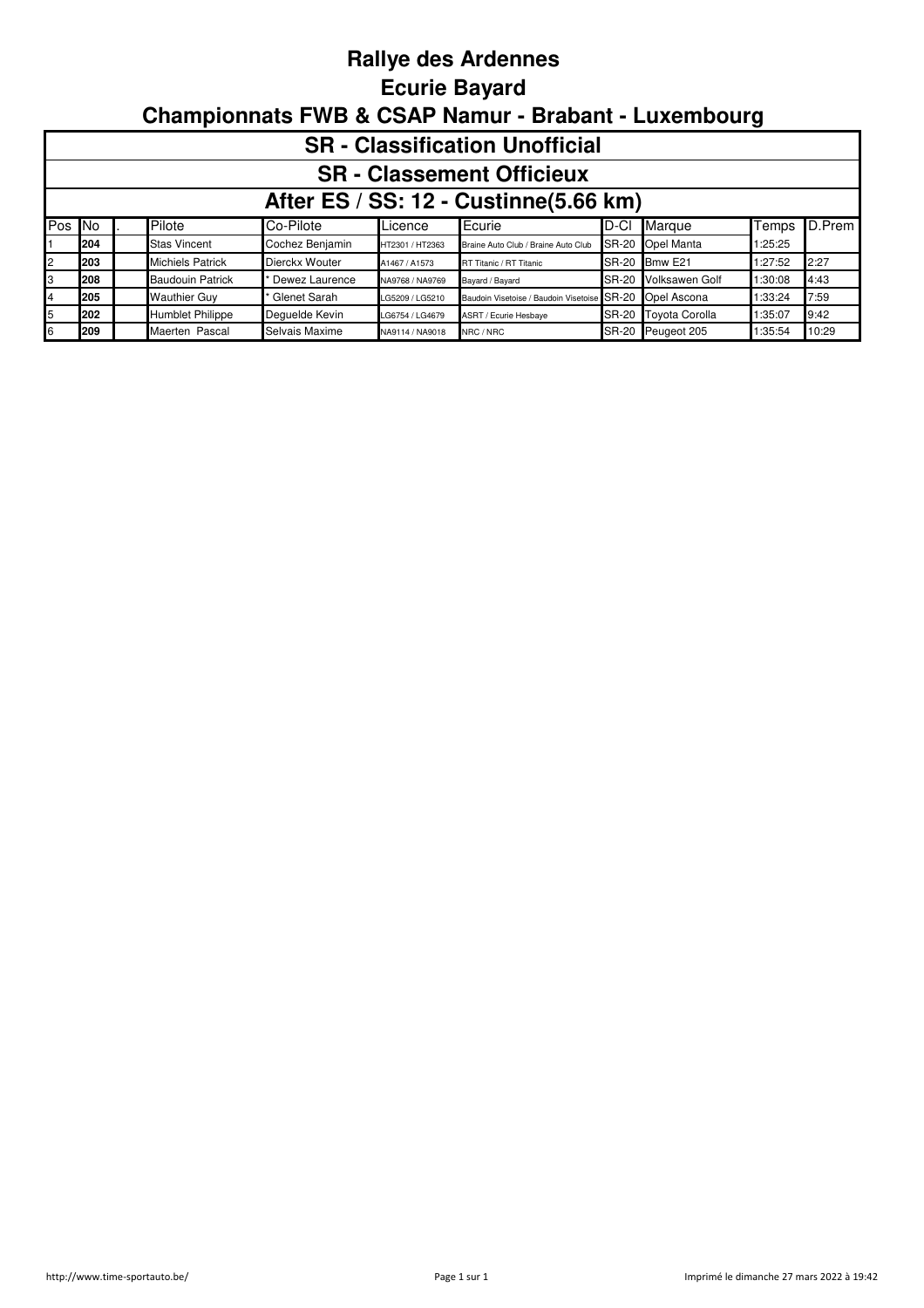# **Rallye des Ardennes**

#### **Ecurie Bayard**

| <b>D4 - Classification Unofficial</b> |                                                                                                                                              |                         |                           |                    |                           |          |                               |         |               |  |  |  |  |  |
|---------------------------------------|----------------------------------------------------------------------------------------------------------------------------------------------|-------------------------|---------------------------|--------------------|---------------------------|----------|-------------------------------|---------|---------------|--|--|--|--|--|
|                                       | <b>D4 - Classement Officieux</b>                                                                                                             |                         |                           |                    |                           |          |                               |         |               |  |  |  |  |  |
| After ES / SS: 12 - Custinne(5.66 km) |                                                                                                                                              |                         |                           |                    |                           |          |                               |         |               |  |  |  |  |  |
| Pos No                                |                                                                                                                                              | Pilote                  | Co-Pilote                 | Licence            | Ecurie                    | D-CI     | Marque                        | Temps   | <b>D.Prem</b> |  |  |  |  |  |
|                                       | Classe / Clas 4-12                                                                                                                           |                         |                           |                    |                           |          |                               |         |               |  |  |  |  |  |
|                                       | 29<br>Peugeot 208 R2<br>Delmelle Stéphane<br>$4 - 12$<br>1:19:56<br>Podgorny Antoine<br>NA9418 / NA9646<br>NRC / New Racing                  |                         |                           |                    |                           |          |                               |         |               |  |  |  |  |  |
| $\overline{c}$                        | 28                                                                                                                                           | Septon Jerome           | <b>Boussifet Francois</b> | NA8998 / NA9119    | Bayard / Bayard           | $4 - 12$ | <b>Ford Fiesta</b>            | 1:21:19 | 1:23          |  |  |  |  |  |
| 3                                     | 26                                                                                                                                           | Larivière Jean-Marc     | <b>Binon Karine</b>       | G6767 / HT2053     | ASRT / Rancoise           | $4 - 12$ | Citroen C2                    | 1:29:00 | 9:04          |  |  |  |  |  |
| 4                                     | 25<br><b>Voos Vincent</b><br>$4 - 12$<br>12:23<br>Demarteau René<br><b>Renault Clio</b><br>1:32:19<br>NA9752 / NA8042<br>Bayard / New Racing |                         |                           |                    |                           |          |                               |         |               |  |  |  |  |  |
|                                       | Classe / Clas 4-13                                                                                                                           |                         |                           |                    |                           |          |                               |         |               |  |  |  |  |  |
|                                       | <b>Thiry Patrick</b><br>Demoulin Deborah<br>$4 - 13$<br>17<br>Peugeot 306<br>1:16:22<br>G5832 / LG5810<br>Les Volants / Les Volants          |                         |                           |                    |                           |          |                               |         |               |  |  |  |  |  |
| $\overline{c}$                        | 18<br>Mazuin Thibaud<br>$4 - 13$<br>1:17:00<br>38<br>Fernandez Kevin<br>Peugeot 208<br>NA9115 / NA9295<br>New Racing / New Racing            |                         |                           |                    |                           |          |                               |         |               |  |  |  |  |  |
| IЗ                                    | 24                                                                                                                                           | Poch Antoine            | Servais Esther            | NA9898 / NA9908    | NRC / NRC                 | $4 - 13$ | Renault Clio rs               | 1:24:08 | 7:46          |  |  |  |  |  |
| 4                                     | 19                                                                                                                                           | Monnens Jesse           | Sterken Yannic            | L1263 / LG4832     | Atlantic / Ecurie Hesbaye | $4 - 13$ | Opel Astra                    | 1:27:21 | 10:59         |  |  |  |  |  |
| 5                                     | 23                                                                                                                                           | <b>Marichal Nicolas</b> | Dubois Justin             | <b>TP5 / TP6</b>   | $\sqrt{ }$ .              | $4 - 13$ | <b>Renaud Clio</b>            | 1:28:36 | 12:14         |  |  |  |  |  |
| 6                                     | 22                                                                                                                                           | Guichot de Fortis Chris | Omelianenko Arielle       | UK20805 / TP4      |                           | $4 - 13$ | Ford Fiesta ST150             | 1:36:38 | 20:16         |  |  |  |  |  |
|                                       |                                                                                                                                              |                         |                           | Classe / Clas 4-14 |                           |          |                               |         |               |  |  |  |  |  |
|                                       | 1                                                                                                                                            | Serderidis Jourdan      | Miclotte Frederic         | NA9219 / OV3765    | Bavard / DUINDISTEL       | $4 - 14$ | Ford Puma WRC Rall            | 1:10:16 |               |  |  |  |  |  |
| $\overline{c}$                        | 13                                                                                                                                           | <b>Rouard Bastien</b>   | Cornet Amandine           | NA9213 / NA9650    | Bayard / Bayard           | $4 - 14$ | Skoda Fabia R5                | 1:12:04 | 1:48          |  |  |  |  |  |
| IЗ                                    | 4                                                                                                                                            | Wiart Jonathan          | <b>Burlet Denis</b>       | NA9198 / NA8185    | Bayard / Bayard           | $4 - 14$ | Ford Fiesta R5                | 1:15:43 | 5:27          |  |  |  |  |  |
| $\overline{\mathbf{4}}$               | 6                                                                                                                                            | Vanzeebroeck Johnny     | Vandepoel Nicky           | HT2316 / WV8929    | BAC / Atlantic            | $4 - 14$ | Mitsubishi Lancer Evd 1:15:50 |         | 5:34          |  |  |  |  |  |
| 5                                     | 7                                                                                                                                            | Munhowen Yann           | <b>Lanners Steve</b>      | A1165 / A1174      | $\prime$ .                | $4 - 14$ | Mitsubishi EVO 10             | 1:16:23 | 6:07          |  |  |  |  |  |
| l6                                    | 3                                                                                                                                            | Leonard Laurent         | <b>Boelens Stephane</b>   | NA8344 / LG5857    | Bayard / Les Volants      | $4 - 14$ | Subaru Impreza Grou           | 1:20:17 | 10:01         |  |  |  |  |  |
|                                       | 5                                                                                                                                            | Guillemin Christian     | Segers David              | BT1057 / BT1383    | Azur / MU Brussels        | $4 - 14$ | Porsche 997 gt3               | 1:23:00 | 12:44         |  |  |  |  |  |
| 8                                     | 14                                                                                                                                           | <b>Alexy Carsten</b>    | Alexy Michaela            | 1059300 / 1047867  |                           | $4 - 14$ | Audi RS4                      | 1:24:21 | 14:05         |  |  |  |  |  |
|                                       |                                                                                                                                              |                         |                           | Classe / Clas 4-15 |                           |          |                               |         |               |  |  |  |  |  |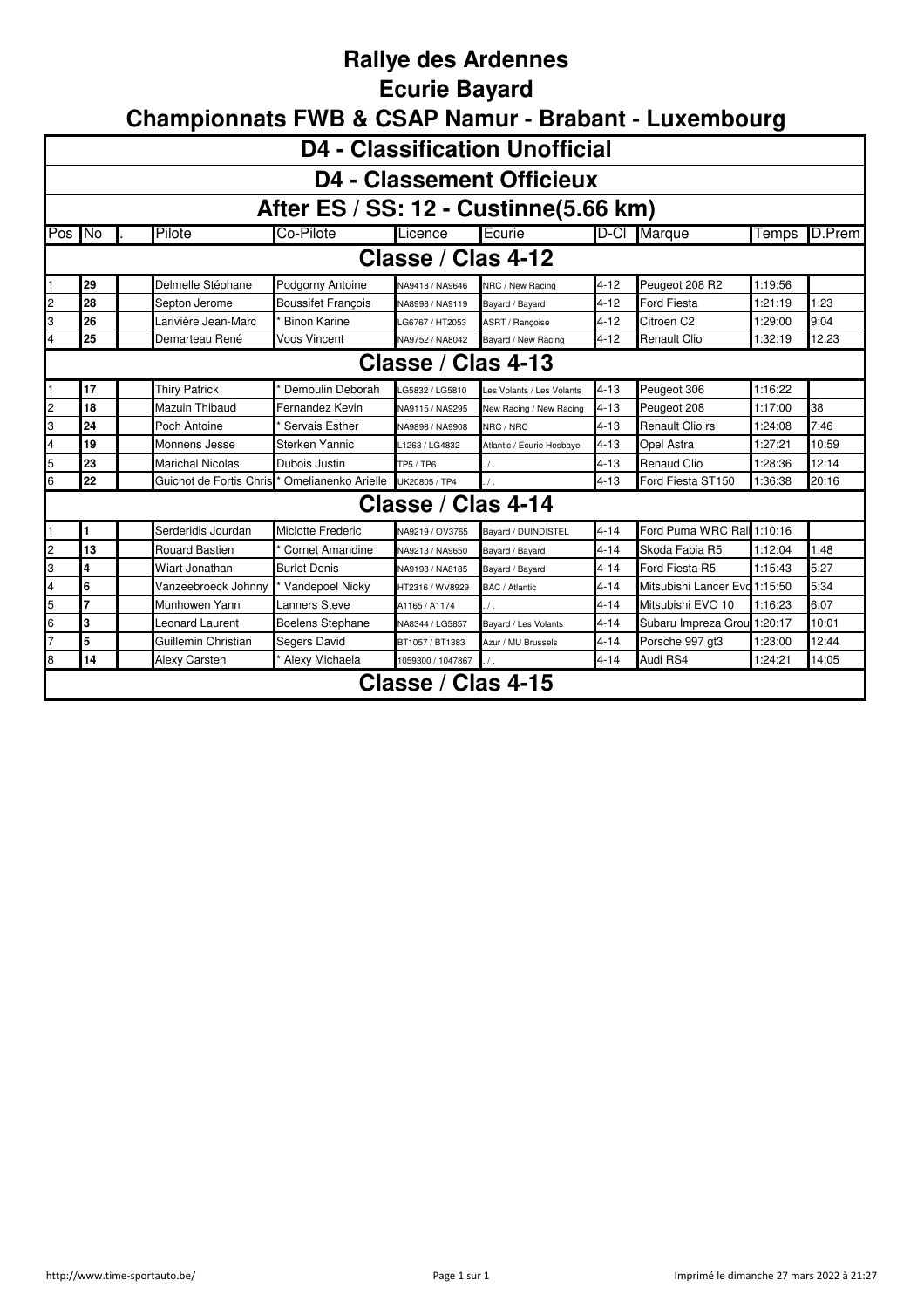## **Rallye des Ardennes**

#### **Ecurie Bayard**

|                         | D1-D2-D3 - Classification Unofficial                                                                                    |                     |                                     |                    |                                  |          |                    |         |        |  |  |  |  |
|-------------------------|-------------------------------------------------------------------------------------------------------------------------|---------------------|-------------------------------------|--------------------|----------------------------------|----------|--------------------|---------|--------|--|--|--|--|
|                         | D1-D2-D3 - Classement Officieux                                                                                         |                     |                                     |                    |                                  |          |                    |         |        |  |  |  |  |
|                         | After ES / SS: 12 - Custinne(5.66 km)                                                                                   |                     |                                     |                    |                                  |          |                    |         |        |  |  |  |  |
| Pos No                  |                                                                                                                         | Pilote              | Co-Pilote                           | Licence            | Ecurie                           | $D-CI$   | Marque             | Temps   | D.Prem |  |  |  |  |
|                         |                                                                                                                         |                     |                                     | Classe / Clas 1-1  |                                  |          |                    |         |        |  |  |  |  |
|                         |                                                                                                                         |                     |                                     | Classe / Clas 1-2  |                                  |          |                    |         |        |  |  |  |  |
|                         |                                                                                                                         |                     |                                     | Classe / Clas 1-3  |                                  |          |                    |         |        |  |  |  |  |
|                         | Classe / Clas 2-4                                                                                                       |                     |                                     |                    |                                  |          |                    |         |        |  |  |  |  |
|                         | Classe / Clas 2-5                                                                                                       |                     |                                     |                    |                                  |          |                    |         |        |  |  |  |  |
|                         | Dethier Loïc<br>Peugeot 106 GTI<br>1:27:10<br>83<br>Michaux Quentin<br>2-5<br>G5732 / LG5604<br>MCH / Marchin Auto Club |                     |                                     |                    |                                  |          |                    |         |        |  |  |  |  |
| $\overline{\mathbf{c}}$ | 77                                                                                                                      | Dethise Jonathan    | Simon Gille                         | NA8369 / NA9290    |                                  | $2 - 5$  | Peugeot 206        | 1:30:32 | 3:22   |  |  |  |  |
| 3                       | 87                                                                                                                      | Hastir Maxime       | Lemmens Audrey                      | NA9997 / LG6869    | Bayard / Bayard<br>Bayard / ASRT | $2 - 5$  | Peugeot 206        | 1:31:37 | 4:27   |  |  |  |  |
| 4                       | 74                                                                                                                      | Petit Augustin      | <b>Wilmet Emmanuel</b>              | NA9279 / NA9224    | Bayard / Bayard                  | $2 - 5$  | Peugeot 106        | 1:32:46 | 5:36   |  |  |  |  |
| 5                       | 75                                                                                                                      | Macors Arnaud       | Maranzan Frédéric                   | TP15 / NA9823      | / Bayard                         | $2 - 5$  | Peugeot 106        | 1:36:38 | 9:28   |  |  |  |  |
| 6                       | 80                                                                                                                      | Lenoir Alexandre    | Frères Renaud                       | NA8937 / NA9046    | Bayard / Bayard                  | $2 - 5$  | Peugeot 106        | 1:36:44 | 9:34   |  |  |  |  |
| $\overline{7}$          | 86                                                                                                                      | Lefevre Julien      | Renkin Michael                      | NA9846 / NA9390    | New Racing / New Racing          | $2 - 5$  | Renault Twingo     | 1:37:03 | 9:53   |  |  |  |  |
| 8                       | 85                                                                                                                      | Lalouette Pascal    | Deval Ludovic                       | 275135 / HT2557    | ARDENNES / HMC                   | $2 - 5$  | Citroen Saxo       | 1:42:24 | 15:14  |  |  |  |  |
| 9                       | 88                                                                                                                      | Bauraing Jean       | Bouché Etienne                      | NA9028 / NA8161    | NRC / Bavard                     | $2 - 5$  | Toyota Corolla     | 1:44:25 | 17:15  |  |  |  |  |
|                         |                                                                                                                         |                     |                                     | Classe / Clas 2-6  |                                  |          |                    |         |        |  |  |  |  |
|                         | 43                                                                                                                      | Dubasin Benjamin    | Dubasin Sylvain                     | NA8511 / NA8989    | Bayard / Bayard                  | $2-6$    | Peugeot 206 RC     | 1:24:31 |        |  |  |  |  |
| 2                       | 69                                                                                                                      | Maerten Sylvain     | Gilson Mélanie                      | NA8374 / NA8670    | NRC / NRC                        | $2 - 6$  | Peugeot 206        | 1:35:17 | 10:46  |  |  |  |  |
|                         |                                                                                                                         |                     |                                     | Classe / Clas 2-7  |                                  |          |                    |         |        |  |  |  |  |
|                         |                                                                                                                         |                     |                                     | Classe / Clas 3-8  |                                  |          |                    |         |        |  |  |  |  |
|                         | 73                                                                                                                      | Orban Emilien       | <b>Wilmet Manon</b>                 | VA8068 / NA9893    | RRC Mosan / Bayard               | $3-8$    | Peugeot 106        | 1:33:08 |        |  |  |  |  |
| $\overline{c}$          | 71                                                                                                                      | Monseur Jonathan    | Detrait Guillaume                   | TP9 / LG4530       | / Chawresse                      | $3-8$    | Peugeot 106        | 1:34:53 | 1:45   |  |  |  |  |
|                         |                                                                                                                         |                     |                                     | Classe / Clas 3-9  |                                  |          |                    |         |        |  |  |  |  |
|                         | 67                                                                                                                      | Rettenberger Marc   | Hain Jara                           | 1173464 / 1187687  |                                  | $3-9$    | Suzuki Swift Sport | 1:29:09 |        |  |  |  |  |
| $\overline{c}$          | 61                                                                                                                      | Lebailly Xavier     | Marache Frédéric                    | HT2833 / HT2834    | RAC / RAC                        | $3-9$    | Peugeot 106 rallye | 1:29:31 | 22     |  |  |  |  |
|                         |                                                                                                                         |                     |                                     | Classe / Clas 3-10 |                                  |          |                    |         |        |  |  |  |  |
| 1                       | 35                                                                                                                      | Marique Eddy        | Marique Christopher NA8203 / NA8282 |                    | NRC / NRC                        | $3 - 10$ | Opel Astra         | 1:20:09 |        |  |  |  |  |
| $\overline{c}$          | 40                                                                                                                      | Gaudin Jean-julien  | Houbotte Amaurv                     | NA9397 / NA9372    | NRC / NRC                        | $3 - 10$ | Peugeot 306 GTI    | 1:20:53 | 44     |  |  |  |  |
| 3                       | 37                                                                                                                      | Vecoven Geoffray    | <b>Brion Geoffrey</b>               | NA8218 / NA9870    | NRC / New Racing                 | $3 - 10$ | Volswagen Gofl     | 1:24:27 | 4:18   |  |  |  |  |
|                         |                                                                                                                         |                     |                                     | Classe / Clas 3-11 |                                  |          |                    |         |        |  |  |  |  |
| 1                       | 53                                                                                                                      | <b>Willem Denis</b> | Desmet David                        | VA8857 / NA9308    | NRC / NRC                        | 3-11     | <b>Bmw 130i</b>    | 1:22:47 |        |  |  |  |  |
| $\overline{\mathbf{c}}$ | 50                                                                                                                      | Morel Jean-Loup     | Coppens David                       | BT1169 / BT1063    | Azur / Azur                      | $3 - 11$ | Bmw E36            | 1:23:28 | 41     |  |  |  |  |
| 3                       | 51                                                                                                                      | Cabu Nicolas        | Demonte Loic                        | VA8114 / NA8291    | Bayard / New Racing              | 3-11     | <b>Bmw 325</b>     | 1:27:10 | 4:23   |  |  |  |  |
| 4                       | 54                                                                                                                      | Lecomte Gregory     | Wautier Rudi                        | VA8183 / NA8677    | Bayard / Bayard                  | 3-11     | Citroen Ds3        | 1:27:43 | 4:56   |  |  |  |  |
| 5                       | 56                                                                                                                      | Fraikin Paul        | <sup>*</sup> Fraikin Laetitia       | G4609 / LG4533     | Chawresse / Chawresse            | $3 - 11$ | <b>Bmw 130i</b>    | 1:38:57 | 16:10  |  |  |  |  |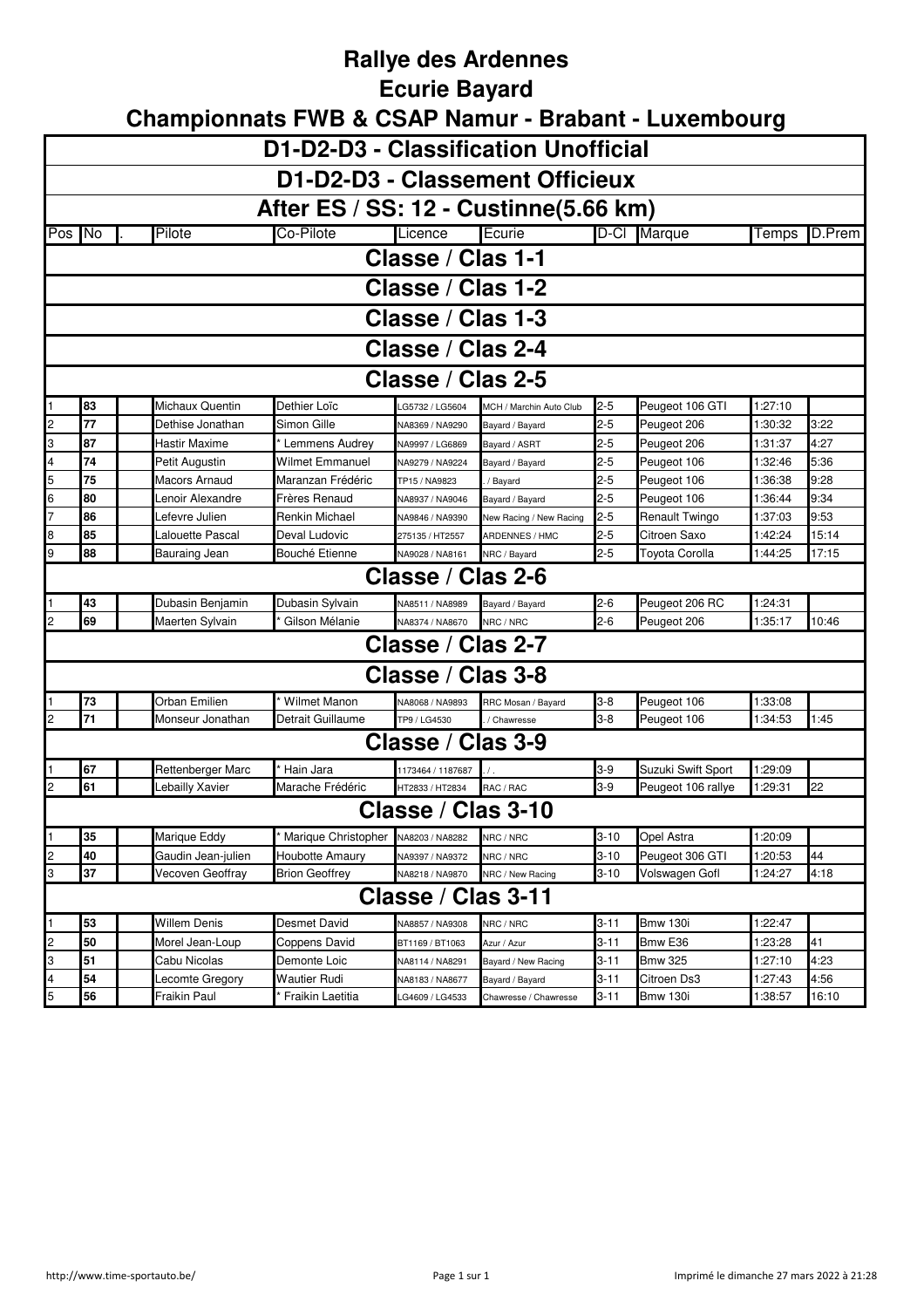## **Rallye des Ardennes**

#### **Ecurie Bayard**

|   | <b>PH - Classification Unofficial</b>                                                                                                      |  |                                             |                           |                 |                                  |              |                  |         |      |  |  |  |
|---|--------------------------------------------------------------------------------------------------------------------------------------------|--|---------------------------------------------|---------------------------|-----------------|----------------------------------|--------------|------------------|---------|------|--|--|--|
|   |                                                                                                                                            |  |                                             |                           |                 |                                  |              |                  |         |      |  |  |  |
|   | <b>PH - Classement Officieux</b>                                                                                                           |  |                                             |                           |                 |                                  |              |                  |         |      |  |  |  |
|   | After ES / SS: 12 - Custinne(5.66 km)                                                                                                      |  |                                             |                           |                 |                                  |              |                  |         |      |  |  |  |
|   | Pilote<br>Co-Pilote<br>D.Prem<br>Pos No<br>Ecurie<br>ID-CI<br>Marque<br>Licence<br>Temps                                                   |  |                                             |                           |                 |                                  |              |                  |         |      |  |  |  |
|   | Classe / Clas PH-16                                                                                                                        |  |                                             |                           |                 |                                  |              |                  |         |      |  |  |  |
|   | Classe / Clas PH-17                                                                                                                        |  |                                             |                           |                 |                                  |              |                  |         |      |  |  |  |
|   |                                                                                                                                            |  |                                             |                           |                 | Classe / Clas PH-18              |              |                  |         |      |  |  |  |
|   | 258                                                                                                                                        |  | Regnier Pascal                              | <b>Furnemont Maryline</b> | NA8802 / NA9845 | New Racing / New Racing          | <b>PH-18</b> | Ford Escort 1800 | 1:22:48 |      |  |  |  |
| 2 | 259                                                                                                                                        |  | Elleboudt Julien                            | <b>Prevot Stephane</b>    | TP18 / NA9336   | / New Racing                     | <b>PH-18</b> | Ford Escort MK2  | 1:24:53 | 2:05 |  |  |  |
| 3 | 256                                                                                                                                        |  | Devleeschauwer Christ                       | Kirsch Maite              | HT2205 / HT2193 | M U Yvo Grauls / M U Yvo G PH-18 |              | Ford Escort      | 1:26:24 | 3:36 |  |  |  |
| 4 | 257                                                                                                                                        |  | Courtin Etienne-Philipp Toussaint Jean-Marc |                           | HT2261 / BT1156 | BAC / Azur                       | <b>PH-18</b> | Ford Escort      | 1:30:58 | 8:10 |  |  |  |
| 5 | Bmw E30 320<br>10:33<br>254<br>Van Hoppe Geert<br><b>PH-18</b><br>Schoenmakers Stef<br>1:33:21<br>RT Titanic / RT Titanic<br>A1189 / A1244 |  |                                             |                           |                 |                                  |              |                  |         |      |  |  |  |
|   |                                                                                                                                            |  |                                             |                           |                 | Classe / Clas PH-19              |              |                  |         |      |  |  |  |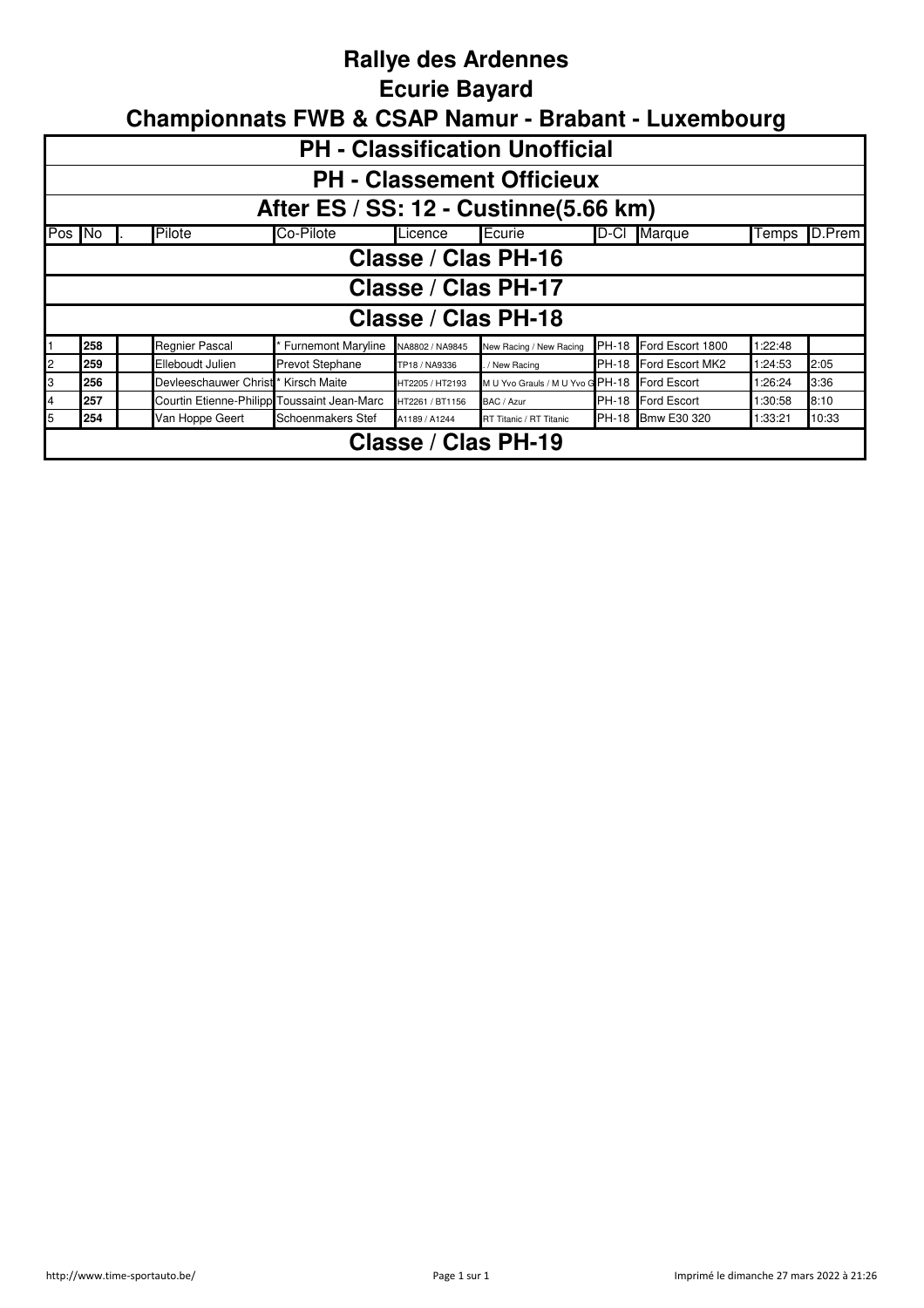|                         | <b>Rallye des Ardennes</b><br>http://www.time-sportauto.be |                           |                            |    |               |              |                  | 27/03/22 21:09 |
|-------------------------|------------------------------------------------------------|---------------------------|----------------------------|----|---------------|--------------|------------------|----------------|
|                         | Liste des abandons                                         |                           |                            |    |               |              |                  |                |
|                         |                                                            |                           |                            |    | <b>Nombre</b> |              |                  |                |
| <b>114</b>              |                                                            |                           | <b>Reste</b>               | 62 | d'abandons    |              | 52               | 45.61%         |
| <u>N°.</u>              | <b>Pilote</b>                                              | <b>CoPilote</b>           | <b>Voiture</b>             | D  | CI            | $N^{\circ}$  | ES               | <b>Motif</b>   |
| $\mathbf 1$             | Serderidis Jourdan                                         | Miclotte Frederic         | Ford Puma WRC Rally 1      | 4  | 14            | 1            |                  |                |
| $\mathbf{2}$            | Pirot Dimitri                                              | De Bolle Eric             | Citroen DS3 R3T            | 4  | 14            | $\mathbf{2}$ | $\mathbf{2}$     | Moteur         |
| 3                       | Leonard Laurent                                            | Boelens Stephane          | Subaru Impreza Groupe A R4 | 4  | 14            | 3            |                  |                |
| 4                       | <b>Wiart Jonathan</b>                                      | <b>Burlet Denis</b>       | Ford Fiesta R5             | 4  | 14            | 4            |                  |                |
| 5                       | Guillemin Christian                                        | Segers David              | Porsche 997 gt3            | 4  | 14            | 5            |                  |                |
| 6                       | Vanzeebroeck Johnny                                        | Vandepoel Nicky           | Mitsubishi Lancer Evo X    | 4  | 14            | 6            |                  |                |
| $\overline{\mathbf{7}}$ | Munhowen Yann                                              | Lanners Steve             | Mitsubishi EVO 10          | 4  | 14            | 7            |                  |                |
| 8                       | <b>Beel Xavier</b>                                         | Vermeulen Sharon          | Subaru WRXSTI              | 4  | 14            | 8            | 3                |                |
| 9                       | Debaere Xavier                                             | Lemahieu Peter            | <b>Bmw Compact M3</b>      | 4  | 14            | 9            | $\boldsymbol{2}$ |                |
| 10                      | Pagnotta Ercole                                            | Van Camberg Jonathan      | Subaru Impreza             | 4  | 14            | 10           | 3                | Permis         |
| 11                      | <b>Kraus Karl</b>                                          | Solboch Nathalie          | Audi TT                    | 4  | 14            | 11           | 4                | Cardan         |
| 12                      | <b>Kessel Johannes</b>                                     | Loth Hans-Peter           | <b>Bmw E46 M3</b>          | 4  | 14            | 12           | 12               | Mecanique      |
| 13                      | <b>Rouard Bastien</b>                                      | <b>Cornet Amandine</b>    | Skoda Fabia R5             | 4  | 14            | 13           |                  |                |
| 14                      | <b>Alexy Carsten</b>                                       | Alexy Michaela            | Audi RS4                   | 4  | 14            | 14           |                  |                |
| 15                      | Schmitt Benjamin                                           | Decker Jonas              | Citroen C2                 | 4  | 12            | 15           | 12               |                |
| 16                      | <b>Ecker Michael</b>                                       | Korz Harald               | Honda Civic Type R         | 4  | 13            | 16           | $\boldsymbol{2}$ | Cardan         |
| 17                      | <b>Thiry Patrick</b>                                       | Demoulin Deborah          | Peugeot 306                | 4  | 13            | 17           |                  |                |
| 18                      | Mazuin Thibaud                                             | Fernandez Kevin           | Peugeot 208                | 4  | 13            | 18           |                  |                |
| 19                      | Monnens Jesse                                              | <b>Sterken Yannic</b>     | Opel Astra                 | 4  | 13            | 19           |                  |                |
| 21                      | Howlett Ben                                                | Howlett Simon             | Peugeot 306                | 4  | 13            | 21           | 3                | Permis         |
| 22                      | Guichot de Fortis Chris                                    | Omelianenko Arielle       | Ford Fiesta ST150          | 4  | 13            | 22           |                  |                |
| 23                      | <b>Marichal Nicolas</b>                                    | Dubois Justin             | <b>Renaud Clio</b>         | 4  | 13            | 23           |                  |                |
| 24                      | Poch Antoine                                               | Servais Esther            | Renault Clio rs            | 4  | 13            | 24           |                  |                |
| 25                      | Demarteau René                                             | Voos Vincent              | <b>Renault Clio</b>        | 4  | 12            | 25           |                  |                |
| 26                      | Larivière Jean-Marc                                        | <b>Binon Karine</b>       | Citroen C2                 | 4  | 12            | 26           |                  |                |
| 27                      | <b>Marion Dimitri</b>                                      | Potie Anais               | Ford Fiesta R2T            | 4  | 12            | 27           | $\boldsymbol{2}$ |                |
| 28                      | Septon Jerome                                              | <b>Boussifet François</b> | <b>Ford Fiesta</b>         | 4  | 12            | 28           |                  |                |
| 29                      | Delmelle Stéphane                                          | Podgorny Antoine          | Peugeot 208 R2             | 4  | 12            | 29           |                  |                |
| 30                      | Van Gool Stef                                              | <b>Gryson Kimberly</b>    | Citroen Saxo VTS           | 4  | 12            | 30           | 1                | <b>Boîte</b>   |
| 31                      | <b>Martin Olivier</b>                                      | Peeters Alexandre         | Peugeot 207                | 3  | 10            | 31           | 9                | Mecanique      |
| 32                      | Delleuse Julien                                            | <b>Burniat Guy</b>        | Opel Astra                 | 3  | 10            | 32           | $\boldsymbol{2}$ | Cardan         |
| 33                      | Delrez Thomas                                              | Poncin Mélissa            | <b>Renault Clio RS</b>     | 3  | 10            | 33           | $\mathbf{2}$     |                |
| 34                      | Remilly Jonathan                                           | <b>Galand Arnaud</b>      | <b>Renault Clio</b>        | 3  | 10            | 34           | 3                |                |
| 35                      | Marique Eddy                                               | Marique Christopher       | Opel Astra                 | 3  | 10            | 35           |                  |                |
| 37                      | Vecoven Geoffray                                           | <b>Brion Geoffrey</b>     | Volswagen Gofl             | 3  | 10            | 37           |                  |                |
| 39                      | <b>Watelet Pierre</b>                                      | Legros Didier             | Peugeot 206rc              | 3  | 10            | 39           | $\overline{7}$   |                |
| 40                      | Gaudin Jean-julien                                         | <b>Houbotte Amaury</b>    | Peugeot 306 GTI            | 3  | 10            | 40           |                  |                |
| 41                      | <b>Minet Serge</b>                                         | Mercy Francois            | <b>Renault Clio</b>        | 3  | 10            | 41           | 10               | Boîte          |
| 42                      | Doeran Christophe                                          | Vansteenbrugge Damien     | Peugeot 206                | 3  | 10            | 42           | 4                | Mecanique      |
| 43                      | Dubasin Benjamin                                           | Dubasin Sylvain           | Peugeot 206 RC             | 2  | 6             | 43           |                  |                |
| 44                      | Kielbasa Nicolas                                           | <b>Waltzing Louise</b>    | Peugeot 206                | 3  | 9             | 44           | $\overline{7}$   |                |
| 45                      | Patiny Christophe                                          | Debuisson Dimitri         | Peugeot 206rc              | 3  | 10            | 45           | $\boldsymbol{2}$ | Mecanique      |
| 46                      | Tamburini Edwyn                                            | Tamburini Samuel          | Peugeot 306S16             | 3  | 10            | 46           | $\overline{7}$   |                |
| 47                      | Compère Laurent                                            | Defays Bruno              | <b>Bmw 130</b>             | 3  | 11            | 47           | $\mathbf{3}$     |                |
| 48                      | Compere Vincent                                            | <b>Thirion Mathieu</b>    | <b>Bmw 325</b>             | 3  | 11            | 48           | 7                | Cardan         |
| 49                      | Thonon Christophe                                          | Genette Xavier            | Bmw 325 E40                | 3  | 11            | 49           | 8                |                |
| 50                      | Morel Jean-Loup                                            | Coppens David             | Bmw E36                    | 3  | 11            | 50           |                  |                |
| 51                      | Cabu Nicolas                                               | Demonte Loic              | <b>Bmw 325</b>             | 3  | 11            | 51           |                  |                |
| 52                      | Verdin Fernand                                             | Hallin Maureen            | Bmw E36                    | 3  | 11            | 52           | $\boldsymbol{2}$ | Mecanique      |
| 53                      | <b>Willem Denis</b>                                        | <b>Desmet David</b>       | <b>Bmw 130i</b>            | 3  | 11            | 53           |                  |                |
| 54                      | Lecomte Gregory                                            | <b>Wautier Rudi</b>       | Citroen Ds3                | 3  | 11            | 54           |                  |                |
| 55                      | Quevrin Jonathan                                           | Quevrin Nicolas           | <b>Bmw Mini Cooper s</b>   | 3  | 11            | 55           | $\overline{7}$   |                |
| 56                      | <b>Fraikin Paul</b>                                        | Fraikin Laetitia          | <b>Bmw 130i</b>            | 3  | 11            | 56           |                  |                |
| 58                      | Delmoitiez Julien                                          | <b>Delmoitiez Antoine</b> | Peugeot 106                | 3  | 9             | 58           | $\mathbf{3}$     |                |
| 59                      | Mottoulle David                                            | <b>Urbain Patrick</b>     | Peugeot 205 GTI            | 3  | 9             | 59           | $\overline{7}$   |                |
| 60                      | <b>Gers Romain</b>                                         | <b>GIBON Julien</b>       | Honda Civic                | 3  | 9             | 60           | $\mathbf{3}$     |                |
| 61                      | Lebailly Xavier                                            | Marache Frédéric          | Peugeot 106 rallye         | 3  | 9             | 61           |                  |                |
| 62                      | Duterme Quentin                                            | Godfrin Pierre Yves       | Citroen C2                 | 3  | 9             | 62           | 1                |                |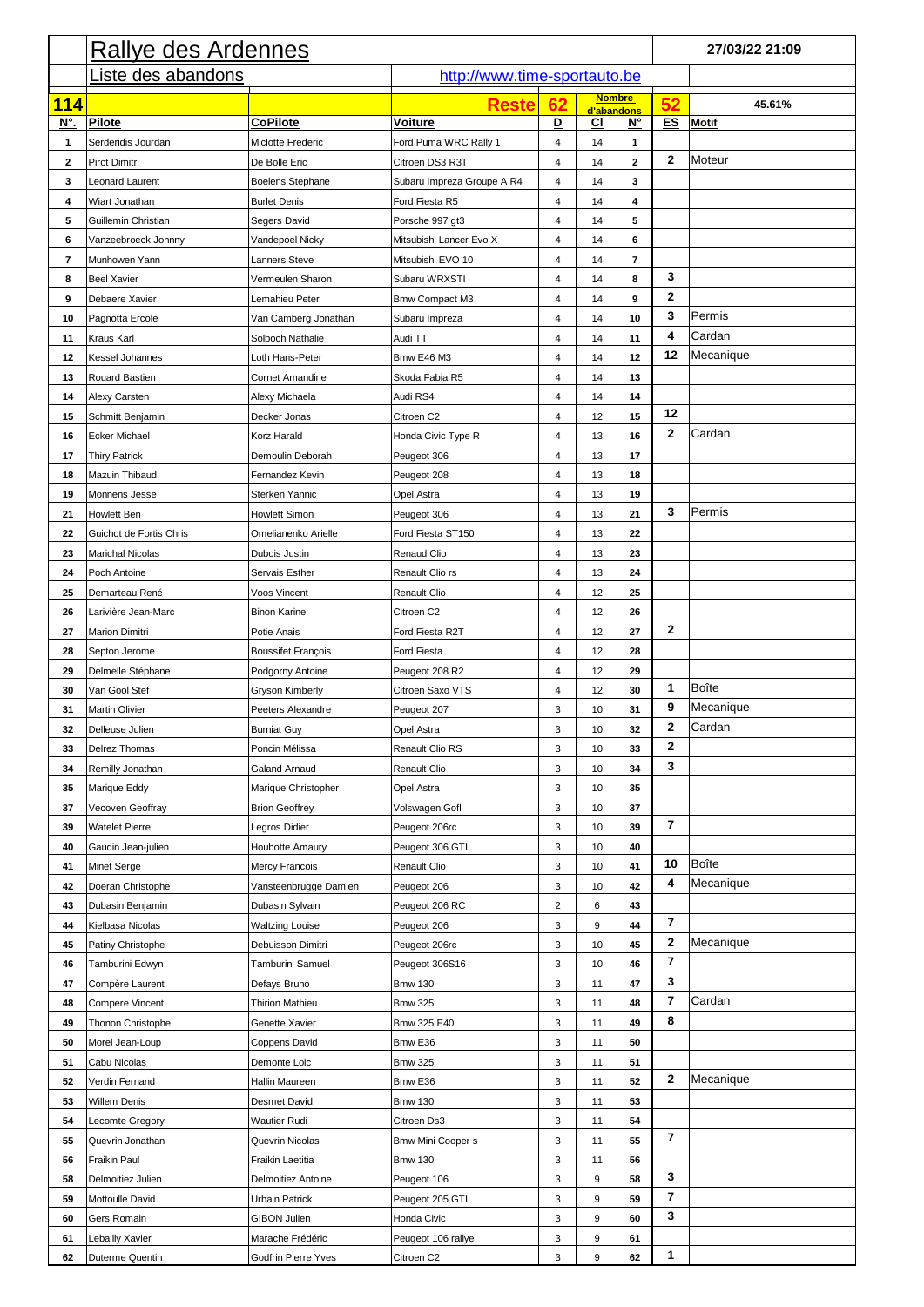| N°.      | <b>Pilote</b>                         | <b>CoPilote</b>                         | <b>Voiture</b>         | D                         | C <sub>1</sub> | $N^{\circ}$ | <b>ES</b>               | <b>Motif</b> |
|----------|---------------------------------------|-----------------------------------------|------------------------|---------------------------|----------------|-------------|-------------------------|--------------|
| 63       | Peeters Jonathan                      | Jacquemin Corentain                     | Citroen C <sub>2</sub> | 3                         | 9              | 63          | 10                      | Moteur       |
| 64       | Boët Vilmo                            | <b>Strotz David</b>                     | Opel Corsa A           | 3                         | 9              | 64          | $\mathbf 2$             | Sortie       |
| 65       | <b>Colyns Nicolas</b>                 | Boon Christophe                         | Citroen saxo           | $\ensuremath{\mathsf{3}}$ | 9              | 65          |                         |              |
| 66       | "Maroit M"                            | <b>Barbier Nathalie</b>                 | Peugeot 106            | 3                         | 9              | 66          | 5                       |              |
| 67       | Rettenberger Marc                     | Hain Jara                               | Suzuki Swift Sport     | 3                         | 9              | 67          |                         |              |
| 68       | Paepen Stijn                          | <b>Braeken Kristof</b>                  | <b>Bmw 318 Ti</b>      | $\overline{2}$            | 6              | 68          | $\overline{\mathbf{7}}$ |              |
| 69       | Maerten Sylvain                       | Gilson Mélanie                          | Peugeot 206            | $\overline{2}$            | 6              | 69          |                         |              |
| 71       | Monseur Jonathan                      | Detrait Guillaume                       | Peugeot 106            | 3                         | 8              | 71          |                         |              |
| 72       | <b>Kinard Olivier</b>                 | Ignace Amaury                           | Opel Adam              | 3                         | 9              | 72          |                         |              |
| 73       | Orban Emilien                         | Wilmet Manon                            | Peugeot 106            | 3                         | 8              | 73          |                         |              |
| 74       | Petit Augustin                        | <b>Wilmet Emmanuel</b>                  | Peugeot 106            | $\overline{2}$            | 5              | 74          |                         |              |
| 75       | Macors Arnaud                         | Maranzan Frédéric                       | Peugeot 106            | $\overline{2}$            | 5              | 75          |                         |              |
| 76       | De Vlieghere Michel                   | Pirson Thierry                          | Honda Civic            | $\overline{c}$            | 5              | 76          | 10                      | Moteur       |
| 77       | Dethise Jonathan                      | Simon Gille                             | Peugeot 206            | $\overline{2}$            | 5              | 77          |                         |              |
| 78       | Cunin Sylvain                         | Copinne Simon                           | Peugeot 106            | 2                         | 5              | 78          | 3                       | Frein        |
|          |                                       |                                         |                        |                           |                | 79          | 11                      |              |
| 79<br>80 | Deconinck Gregory<br>Lenoir Alexandre | Descamps Dieter<br><b>Frères Renaud</b> | Peugeot 106            | $\overline{2}$            | 5              | 80          |                         |              |
|          |                                       |                                         | Peugeot 106            | $\overline{2}$            | 5              |             | 9                       |              |
| 81       | Mallien Jonathan                      | <b>Cunin Olivier</b>                    | Peugeot 106            | $\overline{2}$            | 5              | 81          |                         |              |
| 83       | Michaux Quentin                       | Dethier Loïc                            | Peugeot 106 GTI        | $\overline{2}$            | 5              | 83          | $\overline{7}$          |              |
| 84       | <b>Maroit Tom</b>                     | Simon Magali                            | Citroen SAXO           | $\overline{2}$            | 5              | 84          |                         |              |
| 85       | <b>Lalouette Pascal</b>               | Deval Ludovic                           | Citroen Saxo           | $\overline{2}$            | 5              | 85          |                         |              |
| 86       | Lefevre Julien                        | Renkin Michael                          | Renault Twingo         | $\overline{c}$            | д              | 86          |                         |              |
| 87       | Hastir Maxime                         | Lemmens Audrey                          | Peugeot 206            | $\overline{2}$            | 5              | 87          |                         |              |
| 88       | <b>Bauraing Jean</b>                  | Bouché Etienne                          | Toyota Corolla         | $\overline{2}$            | 5              | 88          |                         |              |
| 89       | Cleda Bruno                           | Cleda Florian                           | Peugeot 106            | $\overline{2}$            | 4              | 89          | 11                      | Cardan       |
| 90       | <b>Tieleman Thomas</b>                | Glinne Arnaud                           | Citroen Saxo vts       | $\overline{2}$            | 4              | 90          | 4                       | Mecanique    |
| 202      | Humblet Philippe                      | Deguelde Kevin                          | Toyota Corolla         | <b>SR</b>                 | 20             | 202         |                         |              |
| 203      | <b>Michiels Patrick</b>               | Dierckx Wouter                          | Bmw E21                | <b>SR</b>                 | 20             | 203         |                         |              |
| 204      | <b>Stas Vincent</b>                   | Cochez Benjamin                         | Opel Manta             | <b>SR</b>                 | 20             | 204         |                         |              |
| 205      | <b>Wauthier Guy</b>                   | <b>Glenet Sarah</b>                     | Opel Ascona            | <b>SR</b>                 | 20             | 205         |                         |              |
| 206      | Jacques Jean-claude                   | <b>Scieur Nathalie</b>                  | Toyota Corolla 1600    | <b>SR</b>                 | 20             | 206         | 8                       |              |
| 207      | Piron Xavier                          | Valard Ludwig                           | Bmw E30 320i           | <b>SR</b>                 | 20             | 207         | $\overline{\mathbf{7}}$ |              |
| 208      | <b>Baudouin Patrick</b>               | Dewez Laurence                          | Volksawen Golf         | <b>SR</b>                 | 20             | 208         |                         |              |
| 209      | Maerten Pascal                        | Selvais Maxime                          | Peugeot 205            | <b>SR</b>                 | 20             | 209         |                         |              |
| 210      | Defourny Eric                         | Defourny Tom                            | Opel Corsa A           | <b>SR</b>                 | 20             | 210         | 5                       |              |
| 211      | <b>Jussiant Marvin</b>                | Hannot Fabian                           | Opel Corsa A           | <b>SR</b>                 | 20             | 211         | 6                       | Moteur       |
| 253      | Huygelier Bjorn                       | De pestel Mario                         | Ford Escort MK2        | PH                        | 18             | 253         | 3                       | Mecanique    |
| 254      | Van Hoppe Geert                       | <b>Schoenmakers Stef</b>                | Bmw E30 320            | PH                        | 18             | 254         |                         |              |
| 255      | Plater-Zyberk Thaddé                  | Duchesne Vincent                        | Ford Escort MK1        | PH                        | 18             | 255         | $\overline{\mathbf{7}}$ |              |
| 256      | Devleeschauwer Christophe             | <b>Kirsch Maite</b>                     | Ford Escort            | PH                        | 18             | 256         |                         |              |
| 257      | Courtin Etienne-Philippe              | <b>Toussaint Jean-Marc</b>              | Ford Escort            | PH                        | 18             | 257         |                         |              |
| 258      | Regnier Pascal                        | <b>Furnemont Maryline</b>               | Ford Escort 1800       | PH                        | 18             | 258         |                         |              |
| 259      | Elleboudt Julien                      | Prevot Stephane                         | Ford Escort MK2        | PH                        | 18             | 259         |                         |              |
| 301      | Maree Jean-Pierre                     | Herman Maurine                          | Porsche 944            | Н                         | D              | 301         |                         |              |
| 302      | Michaux Nadine                        | Denys Frederic                          | Ford Escort MK1        | H                         | D              | 302         | 12                      |              |
| 303      | Loquet Stephane                       | <b>Windal Patricia</b>                  | Ford Escort MK1        | Н                         | D              | 303         | 12                      |              |
| 304      | Colicis Olivier                       | <b>Hardy Cyril</b>                      | <b>Bmw 320i</b>        | н                         | D              | 304         | 8                       |              |
| 305      | Lambreck Pascal                       | Debrulle Etienne                        | Bmw E30                | н                         | D              | 305         |                         |              |
| 306      | Van eeckhout Ludwig                   | De Waele Jérome                         | <b>Bmw 320i</b>        | н                         | D              | 306         |                         |              |
| 307      | Shoonenburg Mitko                     | <b>Bohy Marvin</b>                      | <b>Opel Kadett</b>     | Н                         | D              | 307         | 12                      |              |
| 308      | Berger Michaël                        | Delcourt Christophe                     | Opel Kadett D GTE      | н                         | D              | 308         |                         |              |
| 309      | Hincourt Philippe                     | Hincourt Luc                            | Toyota Célica          | н                         | D              | 309         |                         |              |
| 310      | Jussiant Ronald                       | <b>Chupin Severine</b>                  | Vauxhall Chevette      | Н                         | D              | 310         |                         |              |
| 311      | Pierard Franck                        | Dock André                              | Mazda 323              | н                         | D              | 311         |                         |              |
| 312      | Pieret Stéphane                       | Denison Tanguy                          | Autobianchi A112       | Н                         | D              | 312         |                         |              |
| 313      | Gerard Julien                         | <b>Bison Bison</b>                      | Mini Cooper            | H                         | D              | 313         | 12                      |              |